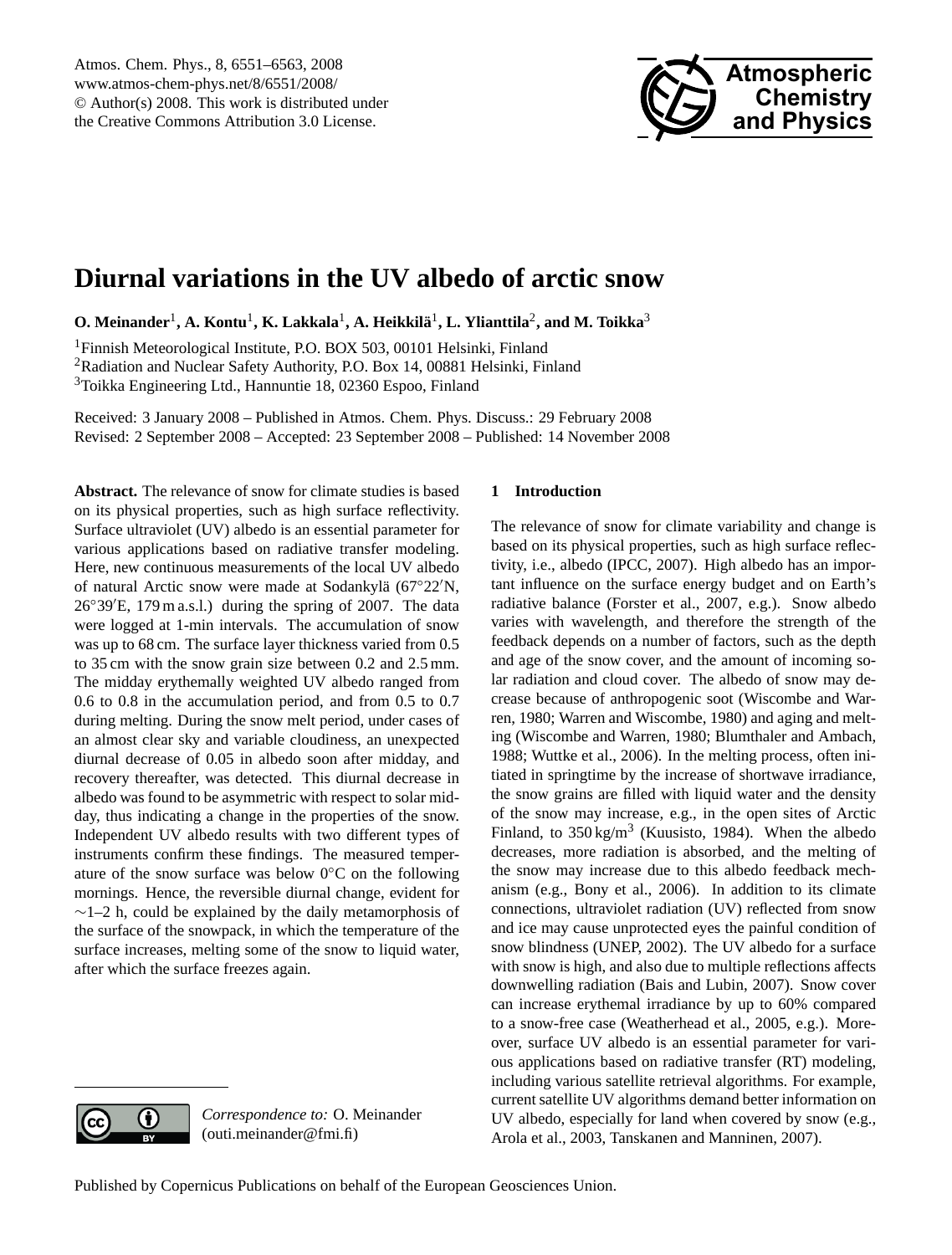

**Fig. 1.** Spectral (above) and cosine (below) responses of the SL501 sensors. Spectral responses are in logaritmic scale showing the maximal differences. The responses of the upward and downward sensors need to be considered when albedo results are interpreted.

Accurate ground-based long-term albedo measurements of snow are somewhat sparse due to the harsh conditions with snow. Broadband albedo, measured with pyranometers, has been more widely studied (Pirazzini, 2004; Pirazzini et al., 2006; Wuttke et al., 2006), and spectral studies are less (Perovich et al., 2002; Wuttke et al., 2006). Only a few studies on UV albedo of snow have been published, some of them for Antarctic (e.g., Smolskaia et al, 1999; Wuttke, et al., 2006) and few for Arctic snow (e.g., Perovich et al, 2002), and moreover, most of them are campaigns, not continuous high temporal resolution measurements. As far as albedo is concerned, Arctic and Antarctic snow differ from each other especially in two ways: Antarctic snow has smaller snow grain sizes, and has more pure snow unaffected by impurities. Grain sizes of up to approx. 3 mm have been reported for the Arctic snow (Pirazzini et al., 2006). For these reasons, a lower albedo is expected for Arctic snow.

On the basis of earlier studies by others, it was our hypothesis that snow melt will decrease the UV albedo of Arctic snow. Moreover, it was our goal to study, using continuous high temporal resolution 1-min measurements over the whole melt season, how the decrease actually happens: in a single dramatic change, step-by-step or decreasing more or less linearly, little by little. Also, our aim was to study how the temperature of the air and ground, grain size of the snow, and amount of snow, as well as incoming irradiance and cloudiness possibly affect the albedo. To avoid misinterpretation of the experimental data, the error sources have to be considered. A detailed analysis of the uncertainties in UV measurements is available in Bernhard and Seckmeyer (1999), and azimuthal errors in spectral UV data have been explained in Meinander et al. (2006). The effects of instrumental uncertainties, such as calibration and cosine error, atmospheric parameters, solar zenith angle, and geometric aspects, like slopes and shadows, are considered in Sects. 2 and 4, and discussed further in Sect. 5.

## **2 Materials and methods**

## 2.1 UVB albedo measurements

New polar Arctic measurements on the local UV albedo of snow were planned and carried out in 2007 at Sodankylä,  $(67°22'N, 26°39'E, 179 m a.s.l.), Finland. For UV albedo$ measurements, two sensors of the UV Biometer Model 501 from Solar Light Co. (SL501) with similar spectral and cosine responses (Figs. 1 and 2) were used, one facing upwards and the other downwards at a height of 2 m. The SL501 spectral response resembles the action spectrum for erythema, wavelengths in the UVB (280–310 nm) being most weighted. For the albedo measurements, a fixed device for the settingup and support of the two sensors, including independent leveling possibilities for the upward and downward SL501s, a blower to keep the sensors defrosted, and a data logger system, was planned and constructed at FMI (Fig. 2). Data were logged into the data base from 25 February (day 56) till 15 May (day 135) 2007 at 1-min-intervals. This period included various phases, including both the accumulation and melting of snow. The albedo of snow  $(A)$  was calculated from the ratio of downwelling UV irradiance on to upwelling irradiance  $(UV_{\text{erv}} \uparrow / UV_{\text{erv}} \downarrow)$  measured at  $2\pi$ .

#### 2.2 Multiband data

In order to gain wavelength-dependent snow albedo information, the reflected irradiance was also measured at 1-min intervals with an multibandfilter radiometer (MBFR, NILU-UV type), placed facing downwards close (3 m) to the SL501 albedo sensors. These multichannel measurements were made from 6 February (day 37) till end of May, 2007. In addition, one NILU-UV radiometer facing upwards was situated close by  $(30 \text{ m})$ , on the roof of the Sodankylä Observatory. The NILU-UV radiometer measures UV in five channels with central wavelengths around 305, 312, 320, 340 and 380 nm, and bandwidths of around 10 nm at FWHM. A sixth channel measures photosynthetically active radiation (PAR) in the range of 400–700 nm. With these channels,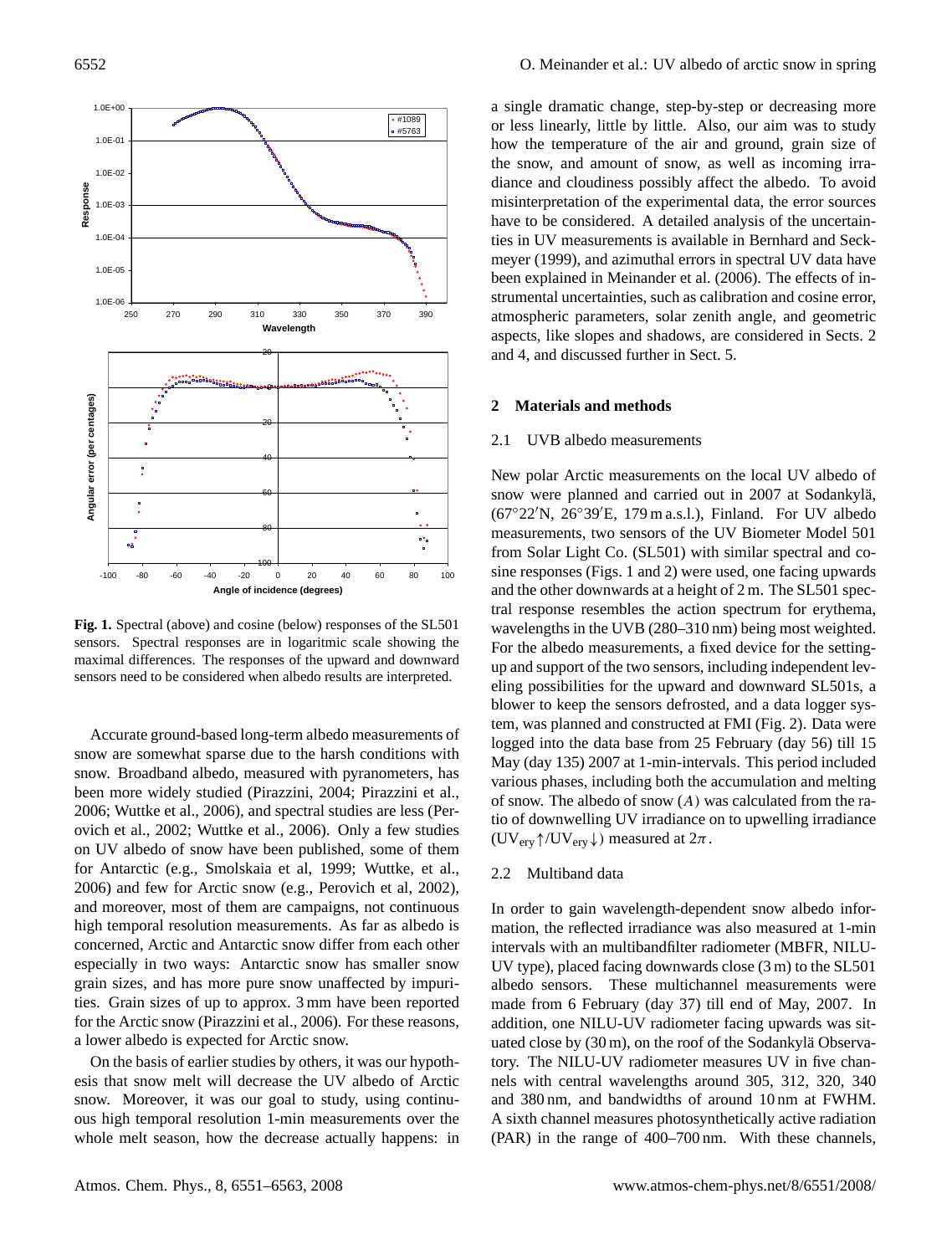**Table 1.** The midday SZA values [degrees] (at accuracy of one degree) at Sodankylä (67°22'N, 26°39'E) in 2007, and the time for solar noon [UTC] (at accuracy of ten minutes).

| Month                     | February    |                   | March       |                   | April       |                   | May         |
|---------------------------|-------------|-------------------|-------------|-------------------|-------------|-------------------|-------------|
| Date<br>Solar noon<br>SZA | 10.30<br>85 | 15<br>10.30<br>80 | 10.30<br>75 | 15<br>10.20<br>70 | 10.20<br>63 | 15<br>10.20<br>58 | 10.10<br>53 |

UVA and UVB, and erythemally-weighted UV albedo can be calculated from the ratio of downwelling irradiance to upwelling irradiance, UVA↑/UVA↓, UVB↑/UVB↓, and UV<sub>ery</sub> $\uparrow$ /UV<sub>ery</sub> $\downarrow$ , measured at  $2\pi$ . The characteristics of the instruments are described more in detail in Hoiskar et al. (2003).

## 2.3 Empirical calibration

The aim of this work was to have an understanding of this valuable empirical data set on albedo, measured under the hard conditions of Arctic snow, without introducing any additional uncertainties or errors to the data due to imperfect correction procedures, nor to let the uncertainties and errors in the original data to affect the final results.

During the winter months, the sun does not rise at all at Sodankylä. Even at the beginning of the measurement period in February, the sun is still very low. On 15 March (day 74) the midday SZA falls less than 70.0 degrees for the first time (Table 1). With an SZA larger than 70 degrees, the cosine error increases dramatically (Fig. 1), but as most of the irradiance is then diffuse (at 300 nm more than 90%, e.g. Madronich, 1993), this has only little impact on the measurement results. However, the amount of radiation reaching the Earth is then minimal  $(UVI < 1)$ , increasing the uncertainties in the measurements. On the other hand, during the measurement period, the midday SZA significantly decreases (SZA<55°, UVI>3) as the length of the day grows. To avoid misinterpretation of data, knowledge of the SZA is thus essential.

The optimum calibration of the raw signal requires calibration matrix with SZA and ozone (Webb et al., 2006):

$$
E_{\text{CIE}} = (U - U_{\text{offset}}) \times C \times f_n(\text{SZA}, \text{TO}_3) \times \varepsilon(T) \times \text{Coscor} \quad (1)
$$

where  $E_{\text{CIE}}$  is the erythemal effective irradiance, U is the measured electrical signal from the radiometer,  $U_{\text{offset}}$  is the electrical offset for dark conditions, C is the calibration coefficient (a constant value determined for specific conditions like SZA=40° and O<sub>3</sub>=300 DU),  $f_n$  is a function that can be expressed as a calibration matrix normalized at, e.g., SZA=40° and O<sub>3</sub>=300 DU,  $\varepsilon(T)$  is the temperature correction function, and Coscor is the cosine correction function.

The use of Eq. (1) will be discussed more in Sect. 5. Here, the calibration factors (C) of the sensors had been determined by the Finnish Radiation and Nucleation





**Fig. 2.** The holders designed for the albedo measurements.

Safety Authority (STUK), before the albedo measurements (in 2005 and 2006), as an average for conditions with 38<SZA<60 degrees. The ratio of the calibration coefficients of the sensors was then C1/C2=1.13. After the albedo measurements, the calibration was carried out again, giving C1/C2=1.19. The sensor with the originally better response was installed to measure the upwelling reflected radiation.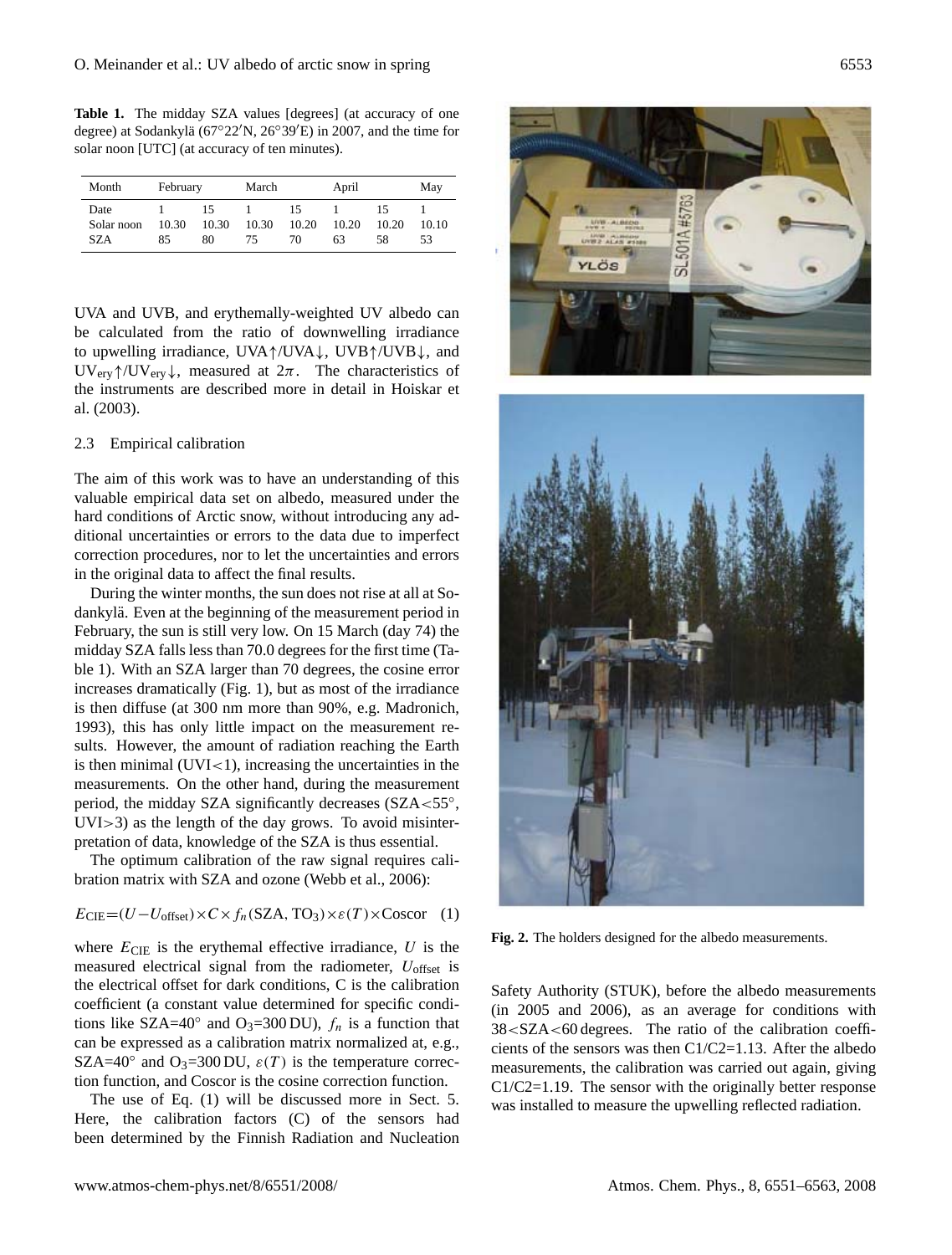

**Fig. 3.** Results of the post-calibration measurements of the SL501s in 2007.

Keeping in mind that i) the spectral responses of the sensors were measured to be similar (Fig. 1), and ii) the differences in the cosine responses were relatively small (Fig. 1), and iii) we are only interested in the relative signals of these two sensors, the calibration coefficients C1 and C2 might be sufficient for comparison of data representing a narrow SZA range, e.g., within 2–4 degrees. We also know that the upwelling irradiance measured by the SL501 is not as much affected by the cosine error, due to the missing direct component. The albedo derived from the SL501 data may therefore be an overestimation of the real albedo under a clear sky and high solar elevation angles, and uncertainties and errors minimize with increasing diffuse radiation under full cloudiness or lower sun.

However, due to the very low sun  $(SZA>60^\circ)$ , the use of the laboratory calibration as such was considered unsatisfactory. Several solutions existed: 1) New empirical calibration coefficients (c1 and c2) for the prevailing SZA conditions were produced on 27 March (day 86) by turning both of the sensors upwards and calibrating them against each other; both of them were also calibrated against an SL501 placed on the roof of the observatory. The sensors were again similarly calibrated on 2 May (day 122), and on 11 May (day 131) after snow melt. 2) The data of the prior and subsequent calibrations as a function of SZA were available. These data could be used to produce a simple SZA correction. 3) It would be possible to use a radiative transfer model to calculate the calibration as in Eq. (1).

Here, the empirical calibration approach was used. The aim was to produce empirically calibrated data with error estimates for the prevailing SZAs, without introducing any additional uncertainty or error in the data, due to a simplified SZA correction, as will be discussed more detailed in Sect. 5.

The empirical calibration factors were determined independently using two different SL501 sensors as references. First, the roof SL501 was used as a reference for both of the two albedo measurement sensors. Then, one of the albedo sensors was used as a reference for the other. In addition, empirical calibration procedures were carried out in May after the snow melt.

The empirical calibration factors c1 and c2 were calculated on the basis of the measurements (c1=1.09, c2=0.71) for March;  $c1=1.29$ ,  $c2=0.96$  for both cases in May). The ratio of the calibration factors in March was c1/c2=1.54 (SZA 67–69◦ ). The ratio of the coefficients was the same whether the independent roof SL501 was used as a reference for both the sensors independently, or one of the two albedo SL501 sensors was used as a reference for the other. In May, the ratio was  $c1/c2=1.34$  (SZA 56–60 $°$ ). It seems that the ratio c1/c2 could possibly decline with the decline of SZA. The same fall in c1/c2 was evident when studying the data of the solar measurements made in 2007 by STUK for calibrating the same sensors (Fig. 3). It is possible, e.g., that the spectral response of one or both of the sensors had changed since its determination, as will be discussed more in Sect. 5. In any case, we can conclude that we have an SZA dependentuncertainty in the data.

We can minimize or eliminate the SZA dependency effect by i) picking the corresponding SZA moments for each day, or ii) dividing albedo results into temporal subgroups based on SZA and snow conditions within which the daily variations are similar, and using the same empirical correction coefficient within the shorter period. Both of these approaches were used here, but the first was considered the better of the two, and was used for the more detailed studies for calculation of the empirically calibrated albedo A for SZA 56-60°:

$$
A = \frac{c2UV_{\text{ery}} \uparrow}{c1UV_{\text{ery}} \downarrow}
$$
 (2)

where  $c1$  and  $c2$  are the empirically determined calibration factors for the SZA 56–60°, and UV<sub>ery</sub>  $\uparrow$  and UV<sub>ery</sub>  $\downarrow$  are the simultaneously measured upwelling and downwelling erythemally weighted irradiances.

The first occasion in 2007 on which a midday  $SZA < 60^\circ$ was achieved, for a period of at least one hour, was on 10 April (day 100). Hence, a continuous temporal data set including data measured with  $56 < S ZA < 60$  degrees was obtained from 10 April until snow melting. These data were used as the core material for the current study.

The other subgroups used here for temporal data series, were based on SZA and snow, as follows: a) albedo during accumulation of snow in March and at the beginning of April with midday  $SZA > 60^\circ$  using the March empirical coefficients; b) albedo during the melting period from mid-April until snow melt and end of albedo measurements on 9 May (day 129) with midday SZA<60◦ . The difference caused by these subgroup calibration differences was also estimated by combining the data sets produced with different calibration coefficients. This comparison reveals the error which had been in the data, if there had been one empirical calibration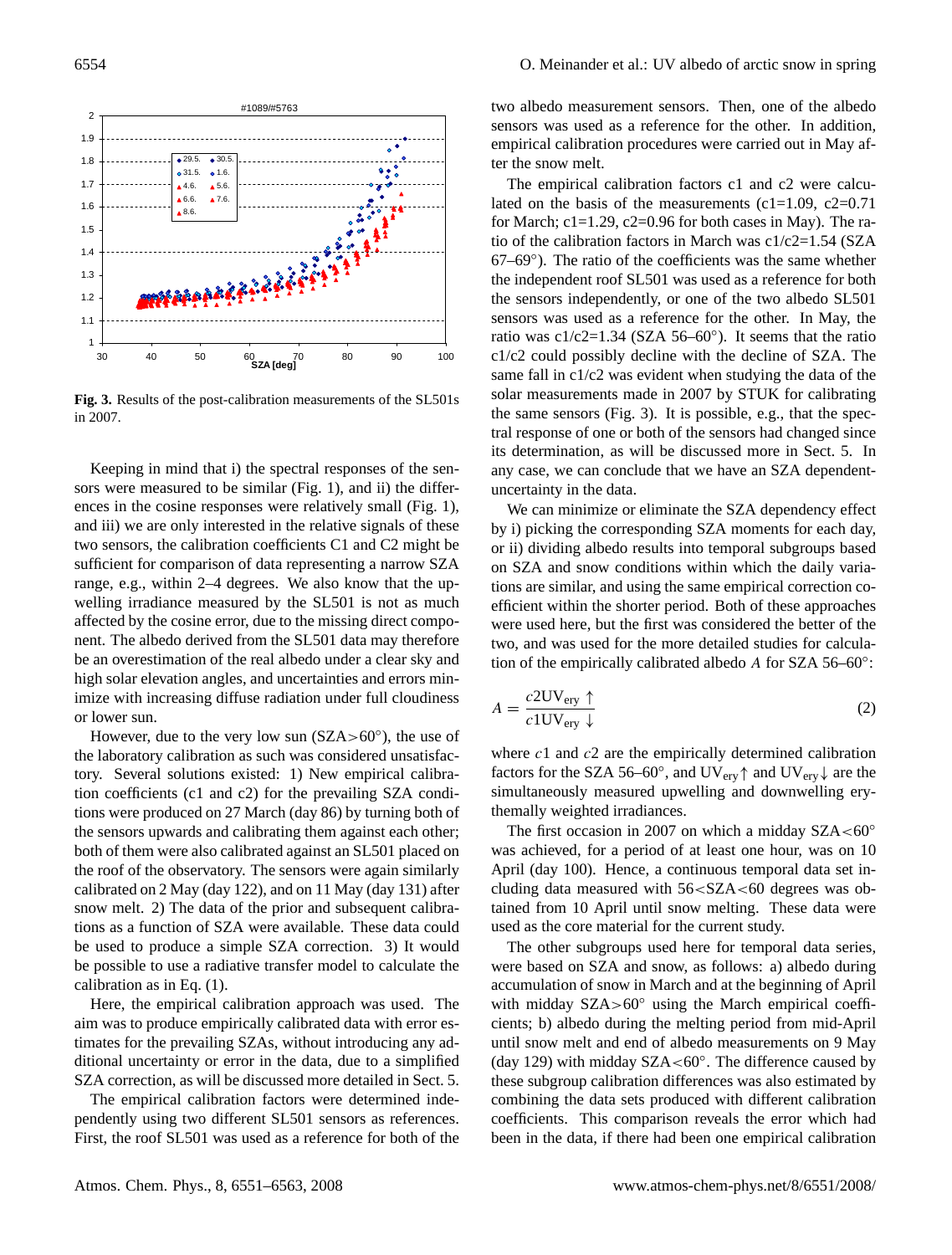

**Fig. 4.** The grids used for the snow grain size measurements. Numbers 1 and 2 in the figure indicate the corresponding grid sizes of 1 mm and 2 mm.

only, under too large SZA. These data were not used more indepth studies but rather to understand the long-term variation of the albedo.

## 2.4 Ancillary data

At Sodankylä, the state of the atmosphere at a height of  $2 \text{ m}$ is measured once a minute by an automatic weather station (AWS). From these data, information on the beginning of rain, snow depth and cloud cover, e.g., can be gained.

Snow depth  $(h<sub>s</sub>)$  and grain size  $(D)$  were measured at Sodankylä by one of the co-authors (A. Kontu) from November 2006 until 14 May 2007 (day 134), covering the whole albedo measurement period. The grain sizes of all the layers of snow were estimated visually regularly, approx. twice a week, by taking samples of snow on a screen with a mm-grid (Fig. 4). The sampling site was not exactly the same as that of the albedo measurements, but at a distance of 300 m under conditions that can be assumed to be similar. All other activities very close to the albedo measurement were forbidden; the diffusers were, however, cleaned if needed with as little disturbance to the surroundings as possible. **Example 19**<br>
Fig. 1. The grids used for the snow grain size measurements. Numbers 1 and 2 in the figure indicate the corresponding grid sizes of 1 mm and 2 mm.<br>
Surface 1 and 2 mm.<br>
Surface SZA. These data were not used

#### **3 Ancillary results**

#### 3.1 Snow depth

In 2007, the maximum snow depth at Sodankylä was 68 cm, on 21 March (day 80) (Fig. 6). The second highest value of 67 cm occurred on the day before and the day after, but also on 12 April (day 102). After 12 April, the snow depth



**Fig. 5.** The maximum air temperature  $T_{\text{max}}$  [°C] in 2007 showing the big jump, the "springthaw".

#### 3.2 Temperature

On 7 March (day 66), the daily maximum air temperatures (Fig. 5) indicated a rapid jump, referred here as "a springthaw", from values below zero℃ to values above zero. Neither the daily minimum temperatures nor the minimum temperature of the ground showed any similar rapid change.

Between 1 March–15 May (days 60–135), the measured minimum temperature of the ground at 06:00 UTC rose above 0◦C on only six days. Otherwise the temperature remained below zero. From this it follows that, apart from these few cases, the snow surface was always frozen in the evening, night and early morning hours, lacking solar warming. On the other hand, the "springthaw" was not enough to start the snow melt alone, thus indicating the importance of radiation as the starting force for the snow melt.

#### 3.3 Snow grain size

In the UV range of wavelengths, the reflected signal comes from the very surface, and only the surface layer grain size data were used here.

In 2007, the measured thickness of the surface layer varied from 0.5 to 35 cm. The surface layer snow grain size results can be divided into two groups: before and after 16 April (day 106) (Fig. 6). Before this date, the snow grain sizes were most often $< 0.5$  mm. Thereafter, the grain size was most often from 1.0 to 2.5 mm, indicating the beginning of the actual snow melt period. However, there are no grain size results available between 10–16 April (days 100–106), and so the snow metamorphosis, with increasing grain size, began sometime within that period.

Grain size data was then studied to determine whether grain size had a relationship to temperature, snow depth and time (the day of the year). Such a relationship would mean that an albedo model could possibly predict Arctic snow UV albedo as a function of time (the day of the year) and temperature, rather than of grain diameter. Using the three variables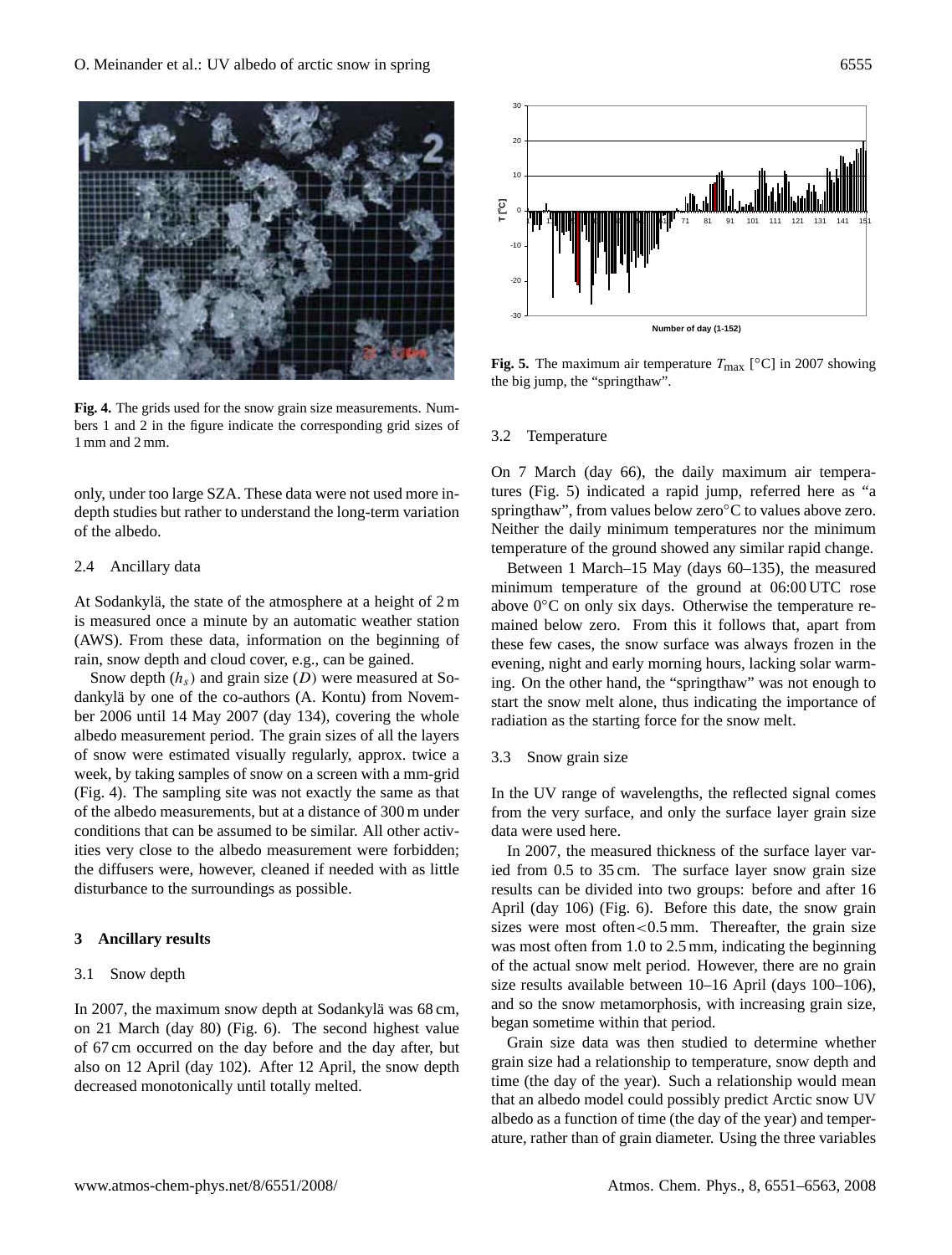

**Fig. 6.** Snow grain size D [mm] (dashed line with blue squares) and snow depth  $h_s$  [cm] (red solid line) in spring 2007.

**Table 2.** The correlation coefficient  $(r)$  of snow grain size and other measured parameters. The number of cases was  $n=17$  between the days of 64–132.

| Parameter                           | r    |
|-------------------------------------|------|
| Minimum ground temperature          | 0.37 |
| Daily maximum temperature           | 0.79 |
| Grain size and time (number of day) | 0.55 |
| Depth of total snow pack            | 0.47 |
| Depth of the surface layer          | 0.22 |

with the highest linear correlations (Table 2), the empirical relationship, giving an 82% explanation  $(r^2=0.82)$  for the Arctic snow grain size during the melting period was:

$$
D = -0.04t + 0.19T \max -0.03hs + 4.98
$$
 (3)

where  $D$  is grain diameter,  $t$  is time (the day of the year) and T max is the daily maximum air temperature at a height of  $2 \text{ m}$  [ $\text{°C}$ ] and hs is the height of the snowpack. The relationship between snow height and albedo is given in Eq. 4.

Even before the beginning of monotonical decrease in snow depth on 11 April (day 101), there were occasionally days with maximum air temperatures  $T$ max>0°C. On such days, e.g. on 26 and 29 March (days 85 and 88), the snow grain size was measured to be 2 mm.

## **4 UV albedo of snow**

In addition to SZA information, the results were grouped according to cloudiness, as well as accumulation and melting of snow. We studied first the almost clear sky cases for SZA<60°, followed by cases of variable cloudiness, thereafter cases prior and after melt period, as well as averaged daily albedo during melting. Finally, long term variation in



**Fig. 7.** Flat albedo signal (solid blue line) of a clear sky case (dashed orange line), 10 April (day 100) during the accumulation period.

albedo was studied. The most important results were findings of an unexpected diurnal change in albedo during melting.

An overview of the albedo results for  $SZA < 60^\circ$  in April is shown in Table 3. These results represent all cases of cloudiness. The minimum and maximum of the daily SL501 mean albedo, for SZA 56–60◦ , are included, indicating the diurnal changes. In some cases the results also suggested an asymmetric albedo, i.e. albedo decreasing from morning to afternoon. The results of the NILU-UV albedo are not included in Table 3, due to their use as complementary data for the current study.

#### 4.1 UV albedo under almost cloudless sky

The signal of the upward sensor was used to study the cloudiness of the sky at exactly the same location and moment at which the albedo measurements were performed. For 56° < SZA < 60°, i.e., from 10 April (day 100) onward, the almost-clear or clear-sky cases in April were: the 10, 15, 18, and 22 April (days 100, 105, 108, 112) (Table 3). Of these four cases, the first one occurred at the end of the snow accumulation period, and the last three during the melting season.

## 4.1.1 Stable albedo during accumulation period

The first case, 10 April (day 100), was an almost clear day during the snow accumulation period. The snow UVB albedo at midday was from 0.64 to 0.66 (Fig. 7), slightly increasing as the sun reached its highest elevation. The slight variation in the incoming irradiance had no effect on the albedo. Similarily, the NILU-UV albedo showed stable UVA and UVB reflectance. The surface layer snow grain size was small, 0.3 mm. The air temperature varied between  $-19.8$ and 2.3◦C. At 06:00 UTC the temperature on the surface of the snowpack was –22.9◦C. Next, the clear sky cases of the melt season were studied.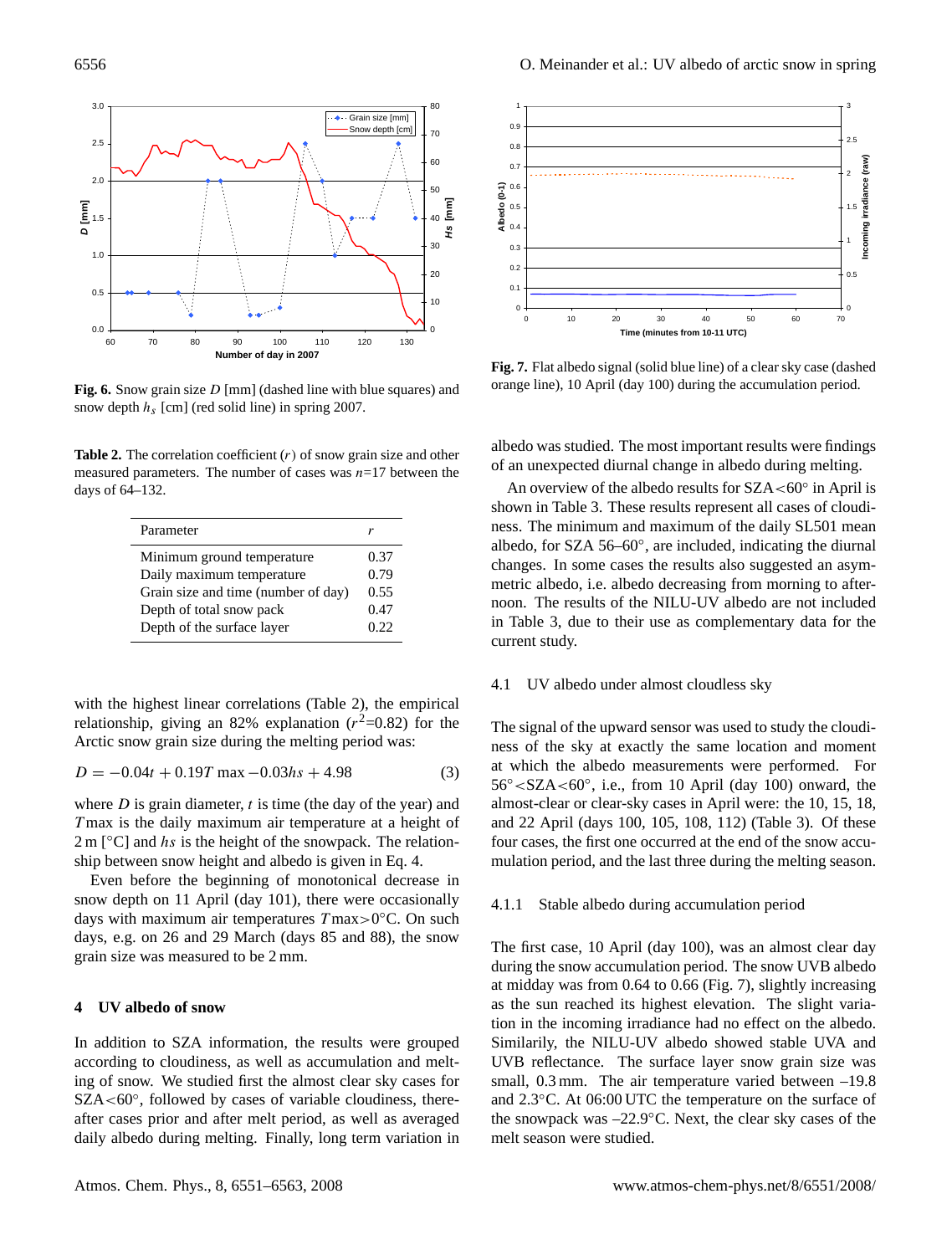| <b>Table 3.</b> SL501 UV albedo of Arctic snow at Sodankylä for midday $SZA<60^{\circ}$ in April 2007. Both the date and number of the day are |
|------------------------------------------------------------------------------------------------------------------------------------------------|
| given. The column of diurnal decline in albedo refers to temporary decline soon after midday (approx. duration), whereas asymmetric decline    |
| suggests a decline from morning towards afternoon.                                                                                             |

| Date          | Snow conditions         | Cloudiness      | Albedo minimum and maximum              | Albedo average | Diurnal decline |
|---------------|-------------------------|-----------------|-----------------------------------------|----------------|-----------------|
| 10.4. (100)   | Accumulation period     | Almost clear    | $0.64 - 0.67$ (stable, slightly         | 0.66           | N <sub>O</sub>  |
|               |                         |                 | highest at midday)                      |                |                 |
| 11.4. (101)   | Accumulation period     | Almost overcast | 0.72-0.81 (stable, temporary            | 0.74           | NO.             |
|               |                         |                 | high values due to snow fall)           |                |                 |
| 12.4(102)     | Snow melt period starts | Variable        | $0.66 - 0.70$ (stable, slight           | 0.69           | NO.             |
|               |                         |                 | indication of diurnal decline)          |                |                 |
| 13.4. (103)   | Melt                    | Variable        | $0.66 - 0.68$                           | 0.67           | NO.             |
| 14.4. (104)   | Melt                    | Variable        | $0.61 - 0.65$ (slight indication of di- | 0.63           | NO.             |
|               |                         |                 | urnal decline)                          |                |                 |
| 15.4. (105)   | Melt                    | Almost clear    | $0.55 - 0.60$                           | 0.59           | YES(60 min)     |
| 16.4. $(106)$ | Rapid melt              | Variable        | $0.56 - 0.60$                           | 0.58           | YES(20 min)     |
| 17.4. (107)   | Rapid melt              | Variable        | $0.54 - 0.60$                           | 0.57           | YES(60 min)     |
| 18.4. (108)   | Rapid melt              | Almost clear    | $0.54 - 0.60$                           | 0.58           | YES (100 min)   |
| 19.4. (109)   | Rapid melt              | Variable        | $0.56 - 0.63$                           | 0.60           | YES(60 min)     |
| 20.4. $(110)$ | Rapid melt              | Variable        | $0.56 - 0.62$                           | 0.59           | YES(60 min)     |
| 21.4. (111)   | Melt                    | Variable        | 0.58–0.61 (stable or slightly           | 0.59           | N <sub>O</sub>  |
|               |                         |                 | lowest at midday)                       |                |                 |
| 22.4. (112)   | Melt                    | Almost clear    | $0.55 - 0.60$                           | 0.56           | YES (100 min)   |
| 23.4. (113)   | Melt                    | Almost overcast | $0.57 - 0.61$                           | 0.58           | N <sub>O</sub>  |
| 24.4. (114)   | Melt                    | Variable        | $0.51 - 0.58$ (suggesting asymmet-      | 0.55           | YES(80 min)     |
|               |                         |                 | ric decline)                            |                |                 |
| 25.4. (115)   | Melt                    | Variable        | $0.50 - 0.54$                           | 0.52           | YES(80 min)     |
| 26.4. (116)   | Melt                    | Variable        | $0.51 - 0.52$                           | 0.51           | N <sub>O</sub>  |
| 27.4. (117)   | Melt                    | Variable        | $0.46 - 0.49$ (suggesting asymmet-      | 0.47           | NO.             |
|               |                         |                 | ric decline)                            |                |                 |
| 28.4. (118)   | Melt                    | Variable        | 0.46–0.50 (stable or slightly low-      | 0.47           | N <sub>O</sub>  |
|               |                         |                 | est at midday)                          |                |                 |
| 29.4. (119)   | Melt                    | Variable        | $0.44 - 0.5$ (stable or slightly low-   | 0.47           | NO.             |
|               |                         |                 | est at midday)                          |                |                 |
| 30.4. (120)   | Melt                    | Variable        | $0.44 - 0.46$                           | 0.45           | N <sub>O</sub>  |

# 4.1.2 Diurnal change in albedo during melting

The second, almost clear sky case of 15 April (day 105) occurred at the very beginning of the snow melt period. During the measurements from 09:00 to 12:00 UTC with SZA 56– 60◦ , the albedo of the snow unexpectedly decreased by 0.05 from 0.6 to 0.55, and then recovered (Fig. 8). The drop in albedo happened soon after solar midday.

The next two almost clear sky cases came in the middle of the melting season, when almost 1/3 of the accumulated snow had melted. On 18 April (day 108), a similar behaviour in snow albedo occurred: a clear change from 0.6 to 0.55 and a recovery back to 0.6. On 22 April (day 112), the same occurred again, but this time the albedo varied at a slightly lower level, changing from 0.58 to 0.53.

Hence, in all three cases at the snow melt period a slight drop in the general albedo level (Fig. 8), asymmetrical to the solar zenith angle, was observed to be superimposed on the general albedo level.



**Fig. 8.** Diurnal decrease of albedo under clear sky cases of 15, 18 and 22 April (days 105, 108, 112), marked with the solid blue lines. The incoming irradiances are marked with the dashed orange lines.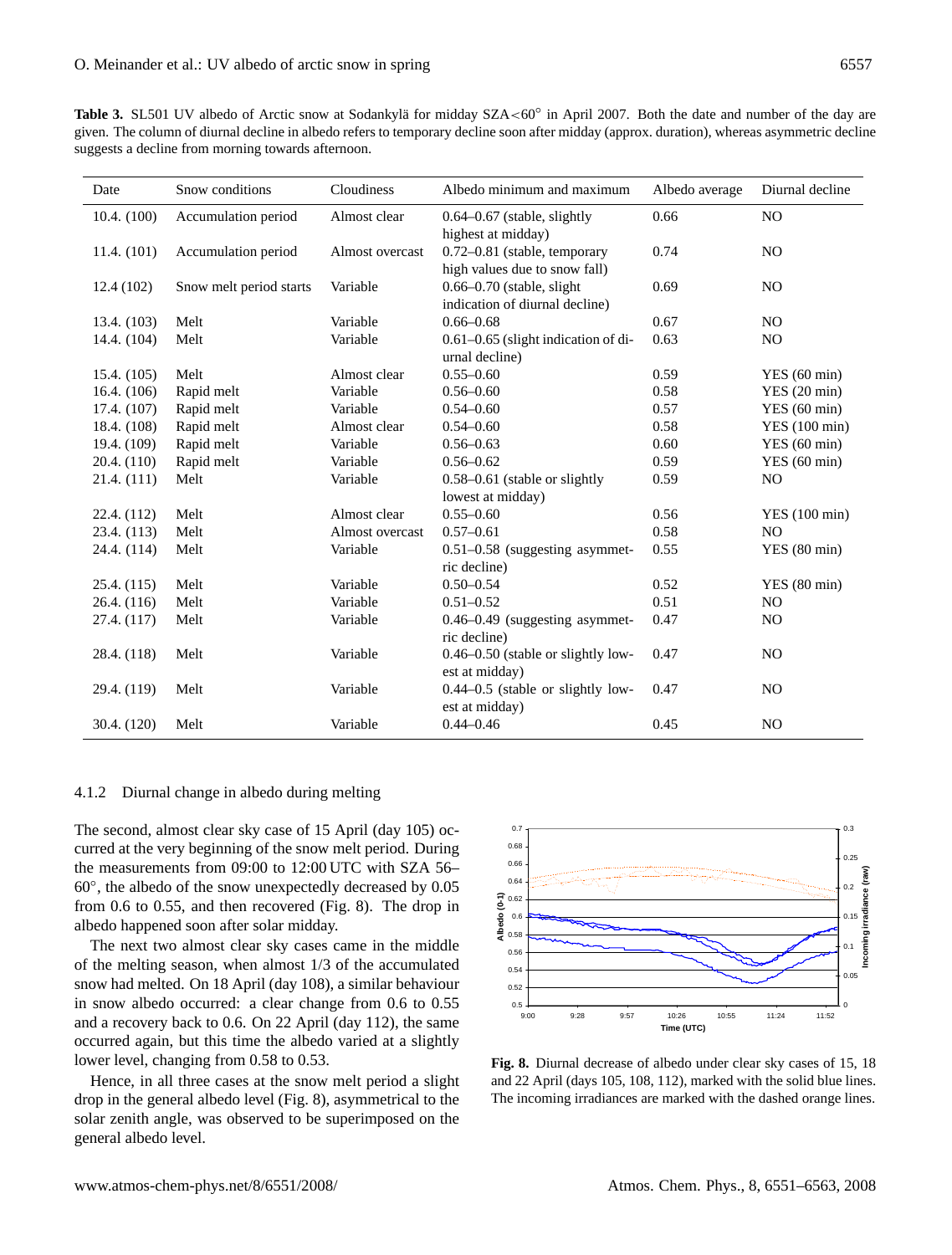For a more detailed study, data on temperature, incoming irradiance, and multichannel NILU-UV albedo in the UVA and UVB channels were available:

- **–** 15 April (day 105): the snow depth was 58 cm, and the measured air temperatures were between 2.2–12.2◦C. At 06:00 UTC T min on the ground was close to zero  $(0.5<sup>°</sup>C)$ , and in the next morning it was below the zero (–4.1◦C); during that next day the snow depth decreased by 3 cm, with a very thick surface layer (35 cm) and large snow grain size (2.5 mm), indicating a major snow metamorphosis. In the NILU-UV data, both the UVA and UVB albedo decreased, similarily to SL501 albedo.
- **–** 18 April (day 108): air temperature was from –7.8 to 4.2 $\degree$ C, and the snow depth was 45 cm. The next morning, T min on of the ground was  $-4.9°C$ . In the NILU-UV albedo data, both the UVA and UVB decreased, too. Two days later, a snow grain size of 2.0 mm was measured, while the surface layer depth was 17 cm, both indicating snow metamorphosis and melting continuing intensively.
- **–** 22 April (day 112): air temperatures ranged from –9.9 to 7.9◦C, and snow depth was 42 cm. In the NILU-UV data, both UVA and UVB albedo decreased again.

Therefore, we know that the temperature on the snow surface was below zero in the next morning at 06:00 UTC in two cases, but in the first case did temperature remain slightly above zero (0.5◦C). The largest grain size of 2.5 mm was measured in this case, too. In all cases, the NILU-UV data confirmed the unexpected discovery using SL501 data: a diurnal change of UV albedo asymmetrically to solar midday was detected using two independent measurement devices.

- 4.2 UV albedo under variable cloudiness
- 4.2.1 Stable albedo during accumulating snow

The smallest grain sizes of 0.2–0.3 mm, indicating new snow or snow below-zero conditions during the period of accumulating snow, were observed on four days. Those days were: 20 March; 3, 5, and 10 April (days 79, 93, 95, and 100). The most reliable calibration is for 10 April, which was presented with the clear sky results. The next most reliable cases were on the 3 April: a midday, and stable, albedo of 0.68. On the 5 April the albedo was 0.72, and stable. These cases thus confirm the clear sky case: during the snow accumulation period, the albedo remains stable, increasing slightly, if at all, increasing in the midday period.

4.2.2 Diurnal albedo of melting snow under variable cloudiness

There were two days on which the maximum snow grain size of 2.5 mm in the surface layer, i.e., 16 April and 8 May (days

106 and 128), was measured. On 17 April (day 107) the grain size was measured to be 2 mm, with a 17 cm top layer.

On the basis of the AWS snow depth measurement, the snow pack decreased monotonically since 12 April (day 102). We therefore assume the period of rapid melting, with the largest grain sizes, to have taken place during, at least, the days of 16–20 April (days 106–110). 8 May (day 128) is at the end of the measurement period with the snow partly melted, revealing the ground, too. For this reason these data were not included the cases presented here:

- **–** 16 April (day 106): the thickness of the surface layer was 35 cm, whereas during the three earlier measurements, during the whole accumulation period, it had varied from 1 to 6 cm. Hence, a major change in the snow, with a deep metamorphosized and homogenized surface layer, took place on that day. The cloudiness was highly variable, yet a drop in the SL501 albedo after midday from 0.6 to 0.55 took place.
- **–** 17 April (day107): the snow depth was 50 cm at 06:00 UTC, and 46 cm at 18:00 UTC. The next day it was 45 cm. From this we can conclude that conditions similar to those on the clear sky day of 15 April (day 105), continued on days 106 and 107, despite the variable cloudiness. The SL501 albedo dropped from 0.6 to 0.55 after midday, and then recovered.
- **–** 19 April (day 109): the results showed a similar diurnal decrease in albedo, too.
- **–** 20 April (day 110): the cloudiness was highly variable, but the SL501 albedo decreased from approx. 0.6 to 0.55, as had been found in the clear sky cases earlier presented.

Hence, these cases with variable cloudiness confirm the clear sky SL501 cases during the melting season: an albedo slightly decreasing by 0.05 soon after midday, and then recovering after that.

# 4.3 Albedo before and after the period of diurnal change

The period of variable albedo began on the 15 April, and ended on 25 April (days 105–115). The cases before and after these dates show a flat albedo signal (Table 3). Prior to the diurnal albedo change, a flat signal of  $A > 0.6$  was detected. On the basis of the snow depth data, this was the period before the snow melt. Following the variable diurnal albedo, there was a diurnally-stable midday albedo, of  $A < 0.5$ . These results would suggest that, after a drop in the albedo to a level of 0.5, the diurnal change in the albedo disappears, possibly signaling the end of some stage in the melting process.

4.4 Average daily UV albedo of melting snow

The midday erythemally weighted UV albedo ranged from 0.6 to 0.8 in the accumulation period, and from 0.5 to 0.7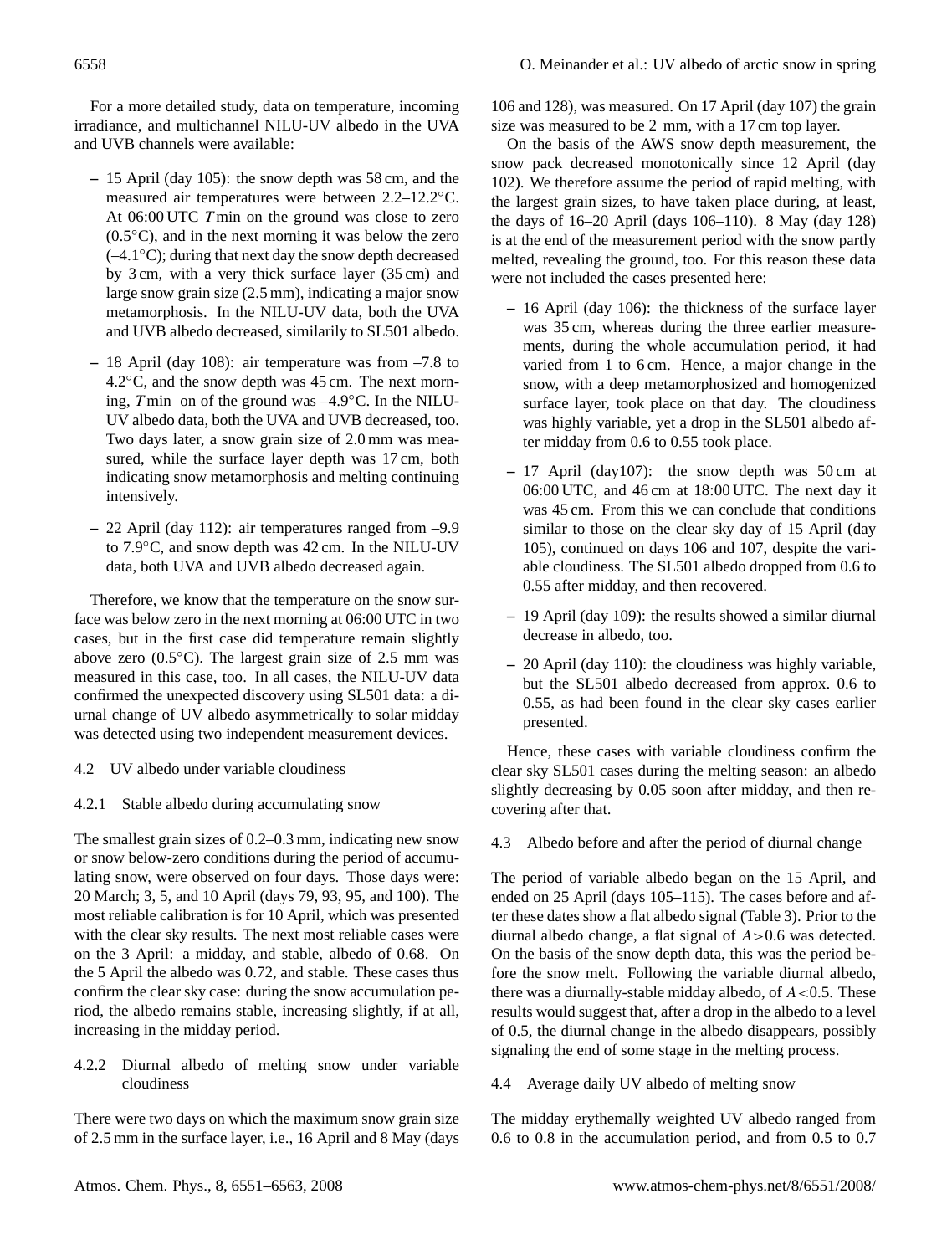

**Fig. 9.** The measured snow depth (dashed red line) and the measured albedo (solid blue line). Average of snow UV albedo for midday and snow depth for each day during melt season from 10 to 30 April (days 100–120) in spring 2007.

during melting. The averaged daily UV albedo of snow for 56<SZA<60 degrees during the melt was a second-order polynomial as a function of snow height:

$$
A = -6E - 05h_s^2 + 0.0114h_s + 0.1809
$$
\n(4)

where  $h_s$  is the snow height [cm]. This formulation, with  $r^2$ =0.86, is adjusted for the melt period only (data of days 100–120, Fig. 9).

# 4.5 Long term variation in SL501 UV albedo

Studying the time series of the continuous 1-minute albedo data, the SZA-dependency (U-dependency) of the differences between the responses of the sensors is evident (Fig. 10), as well as the occurrence of evening and night-time with no incoming irradiance. On closer inspection, when the midday data with SZA 56-60° are used, the albedo signal is quite flat (e.g., Fig. 7).

An increase in albedo from 0.72 to 0.81 was detected on 11 April (day 101), possibly due to new snow (as evidenced from the AWS data for the same time), but further study is beyond the scope of the present work. More detailed study would require a detailed analysis focusing on the AWS rain data.

The SL501 midday albedo results for Arctic snow, can be divided into two groups: an albedo of 0.6–0.8 between 22 March–14 April (days 81–104) (the accumulation period), and an albedo of 0.4–0.6 between 15 April–3 May (days 105–123) (snow melt). These data were calibrated by using different empirical calibration factors for cases  $SZA < 60°$ and for SZA>60◦ . In studying the hypothetical effect of using the March coefficients (midday SZA>60◦ ) for May data, an error<6% was caluculated for 09:00–12:00 UTC. The use of different coefficients for the prevailing SZA conditions, as presented earlier, reduced this error in the long term data.



**Fig. 10.** May albedo data with the U-shape appearing each day. Only cases SZA<85◦ for each day from 1 to 9 May (days 121–129) shown here.

The albedo of snow was recorded to lower little by little as the snow melted (Fig. 10). The results would also suggest a possible SZA asymmetry in snow albedo (Table 3). The calibration procedures presented in this study have no effect on this finding, as it is a question of asymmetry according to noon: a SZA correction would produce SZA symmetric data if the prevailing conditions had not changed between noon and afternoon. Yet, to study this SZA asymmetry further would require knowledge on the factors affecting the SZA correction in the data (such as the ratio of direct-to-diffuse irradiance). After the beginning of May, the albedo results were characterized more by the amount of ground visible, than by the actual albedo properties of the snow.

## **5 Discussion**

#### 5.1 About errors and uncertainties

Here, use was made of erythemal UV albedo measurements by broadband SL501 radiometers with similar spectral responses, thus resulting in errors of less than 1% due to differences in the sensors (WMO, 1996). According to Hülsen and Gröbner  $(2007)$ , the typical total uncertainty for SL501 instruments is from 1.7 to 4.3 %. The calibration of the sensors was made before (in 2005 and 2006) and after (2007) the albedo measurements. Prior to the albedo measurements, the spectral and cosine responses of the sensors had been determined to be similar, as presented in Figs. 1 and 2. In the albedo data, the SZA-dependency (U-shape) became evident. We suspected this to be due to changed spectral response. This was confirmed in the post-calibration measurements (Fig. 4). On the basis of our experience, the spectral responses of SL501 sensors may change in time, and therefore the responses should be determined on a regular basis, preferably every year or every second year.

Basically, a drift in a sensor response might be nonlinear, either momentary or lasting, or even occasionally due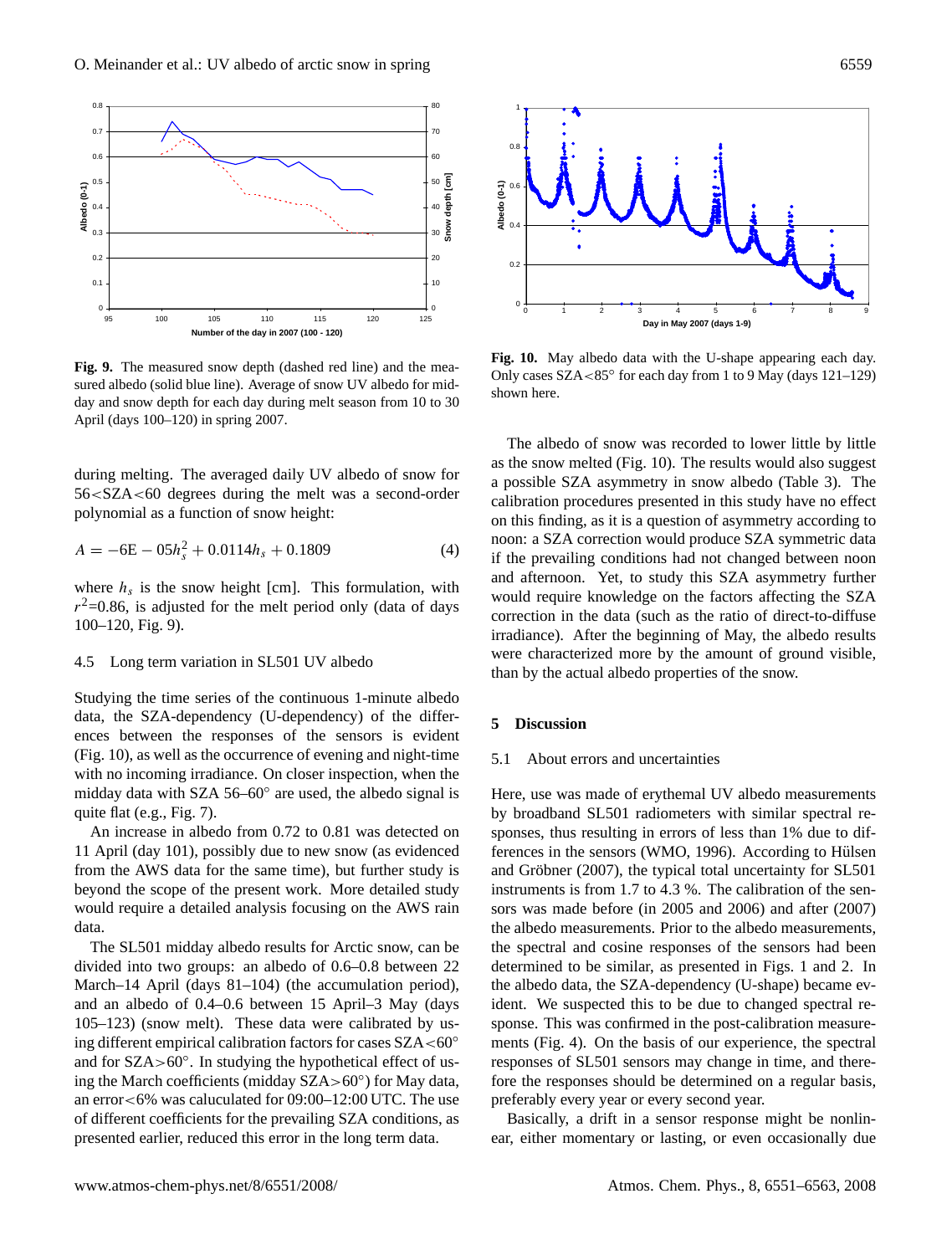

**Fig. 11.** Measured diurnal variation of liquid water content at different depth levels of snow pack.

to environmental conditions, such as the internal humidity of the sensor, temperature, total ozone, etc. Here, the problem was solved by empirical calibrations, as described, and by using only the data within a SZA-range of 56–60 degrees for the analysis. Thereafter, the error in the data due to the sensors can be determined on the basis of the post-calibration measurements (Fig. 3): within an SZA of 56–60°, the SZA dependency, i.e., the U-shape due to difference in the spectral responses of the sensors, caused an error of less than 3%. The U-shape in the results might also be partly due to the different components the upward and downward radiometers see (for downward looking sensor the diffuse and specular, while for the upward sensor the direct and diffuse). Even if both had identical spectral and angular responses, the errors induced by the combination of imperfect response functions and radiance distributions may be different for the two radiometer orientation. Also, the different orientations of the radiometers might possibly alter the internal temperature and thus affect the responsitivity.

With these empirically calibrated data, any possible dependency of albedo on solar zenith angle could only be compared for similar conditions of cloudiness and solar zenith angles. The empirical calibration provides a direct comparison of the two radiometer readings but then only a smaller SZA range is utilized and the SZA influence on the albedo remains unresolved. On the other hand, any albedo asymmetry close to midday could be reliably studied for SZA 56–60◦ without introducing any additional uncertainty or error in the data due to a simplified SZA correction. For example, a SZA and ozone dependent calibration factor can not correct the data unless a proper spectral reponse funtion of the sensor is used. An example of such an error (an outlier) possibly introduced by a simple SZA correction in the albedo data is presented in Wuttke et al. (2006). On the basis of our experience, an optimal 1-min SZA correction, for both the upward and downward broadband sensor independently, would require knowledge on the spectral and cosine response functions, temperature correction functions, and 1-minute data on the radiation distribution, and the ratio of the diffuse-todirect irradiance affected by clouds, ozone, aerosols, albedo and SZA. Hence, the general measurement equation requires a thorough characterization of the two radiometers but may then remove the most SZA dependent artefacts. How ever, the problem of changed spectral response remains. According to our experience, if applying this equation, the spectral responses are to be determined prior and after the measurements.

# 5.2 Diurnal variations in the albedo

An unexpected diurnal change in UV albedo, measured by the SL501 sensors, was detected during the melt period at SZA <60°. The albedo decreased by approx. 0.05 soon after midday and then recovered to the same, or almost the same, level. If this diurnal variation in albedo were to be due to any shadowing effects, rather than the properties of snow, the shadowing would be best seen under clear sky conditions, and not in cloudy situations. Here the diurnal change was evident for all states of sky. Furthermore, as the sensor facing upward was at the same height as the sensor measuring reflected radiation, any shadowing would necessarily be evident in the signal of the incoming irradiance at some time during the day (although not necessarily at the exactly same time as the downward sensor recorded the reflected radiation from the shadowed surface). The incoming irradiance did not indicate any such shadowing (Fig. 8). Also, when the site for the albedo measurements was chosen, the horizon towards the South was selected to be without shadowing. The pole and the frame supporting the sensors were also placed to the North to avoid shadows. Finally, the same diurnal decrease was evident in the data of the NILU-UV radiometer measuring the upwelling radiation close to the SL501.

Our findings on UV albedo of natural melting snow are in accordance with the speculations presented by Wiscombe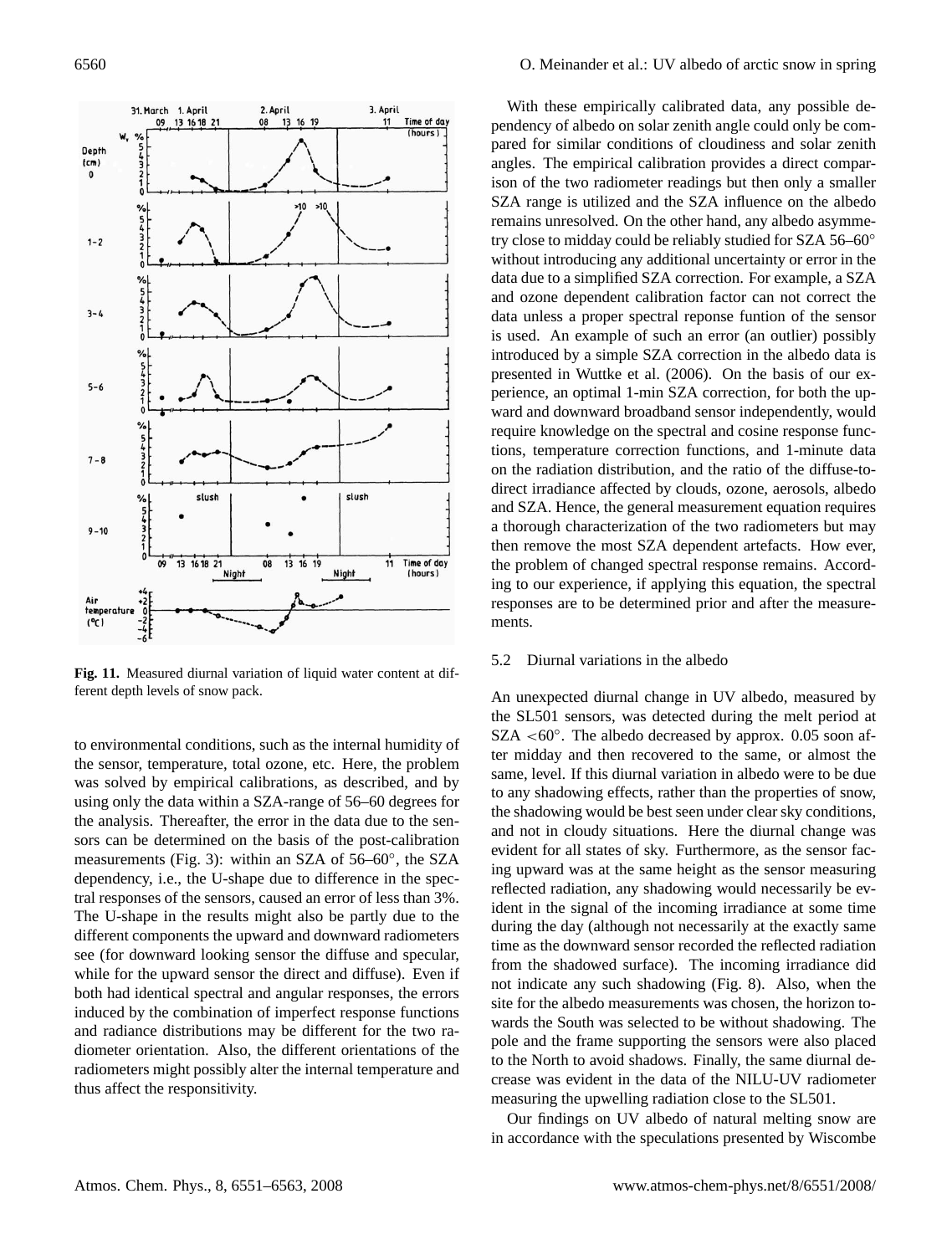and Warren (1980). They explain that snow albedo decrease due to liquid water content increase follows from the fact that liquid water replaces air between ice grains. As the refractive index of liquid water is close to ice for wl<5000 nm, the replacement of air by liquid water between ice grains could increase the effective grain size.

Furthermore, the results of diurnal variation of liquid water content at various snow layers (Fig. 11) by one of the authors (M. Toikka) suggest that the temperature rise increases the liquid water content first on the surface layer of the snowpack. Then, as the temperature drops toward evening and night, the liquid water falls into deeper layers. Thus, liquid water on the snow surface, as well as the effective grain size due to liquid water, would increase only temporarily. When the temperatures drop, most of the liquid water is no longer in the surface layer, but in the layers below. Thus, these diurnal results of the liquid water in snow anticorrelate with the diurnal albedo results, offering empirical explanation to our albedo observations. Earlier, Kuusisto (1984) has also stated that the thick snow cover in northern Finland starts to release water from surface layers through percolation channels, while the deeper layers of the cover are still relatively unmetamorphosized. Opposite to this, in southern Finland, the thin snow cover is quickly metamorphosized all the way to the ground surface.

Similar results on diurnal decline of albedo were observed by Pirazzini in the Antarctica (personal communication, 2007), although not reported in the article by Pirazzini (2004). The same diurnal decline was observed by them in Arctic conditions, too (Pirazzini et al., 2006). In the Antarctic conditions, their observation for the diurnal decline was later in the afternoon. Earlier, a minimum albedo has been detected by McGuffie and Henderson-Sellers (1985) in Canada, too. They suggested the albedo decrease to be due to snow grain metamorphosis caused by heating of the surface.

According to Grenfell et al. (1994) the albedo of snow depends on its physical properties, and varies according to wavelength. Here, the spectral distribution of the snow albedo between UVA and UVB could be studied on the basis of a multiband filterradiometer facing downwards, and another upward MBFR radiometer nearby. These complementary results confirmed the findings of diurnal variability in the UVB albedo.

## 5.3 Asymmetric albedo

In the current study some indication on the asymmetric UV albedo was observed, too (Table 4). Also, McGuffie and Henderson-Sellers (1985) have reported of diurnal hysteresis of snow albedo, i.e. that the albedo is different for the same solar elevation angle at different times of day. They suggest the variation should be attributed to the diurnal deposition and evaporation of a hoar-frost coating on the snow surface. Pirazzini (2004) and Wuttke et al. (2006) have recorded more recently albedo results in the Antarctic sites with several in-

struments, which are opposite to the ones predeicted by theory. They both found a decline of albedo for increasing SZA. A possible levelling error was not consired the source for this observed diurnal cycle. Wuttke et al. (2006) speculate the reason for this opposite dependence of albedo on SZA to be rather due to changing snow conditions due to the steady solar insolation. Pirazzini et al. (2006) found similar results in Arctic conditions, too. Earlier, McKenzie et al. (1996) speculated that their UV albedo measurements of long grass (no snow) showing slightly higher albedos in the afternoon than in the morning might be due to either various error sources (e.g., leveling, angledependent reflections) or real changes in the surface, (e.g., morning dew evaporating or light dependent plant physiology). Hence, it is essential to understand and separate all the factors affaecting the albedo results.

#### 5.4 Polar snow and albedo

When Arctic and Antarctic albedo are compared, the reasons to differences might be several, in addition to snow grain size and amount of impurities; e.g., Hansen and Nazarenko (2004) have studied soot climate forcing in the Arctic via snow and ice albedos. If we consider other possible contributors to differences in albedo, these might be due to, e.g., snow grain shape and topography. Differences in precipitation snow grain shapes might, in principle, be due to differences, e.g., in the atmospheric moisture (Antarctic air is known to be dryer than the Arctic atmosphere), temperature (Antarctic atmosphere is colder than Arctic, and sometimes stratospheric air masses reach down into the troposphere there), and aerosol amounts (cleaner Antarctic air). Also, although the measurement area is quite flat, the local albedo may be affected by the topography.The irradiance ratios are influenced not only by the local snow albedo underneath the radiometers, but also the combination of lowalbedo and high-albedo surfaces within a larger radius. E.g., Kylling et al. (2000) have studied the effect of inhomogeneous surfaces on the effective albedo. However, although the local albedo is affected by the regional albedo, our measurements at a height of 2 m may be considered to represent local albedo. Furthermore, a term "effective local albedo", for instance, could be more descriptive for the albedo quantity derived in our study. The critical question is whether the downwelling radiation field on the snow surrounding the observation point (i.e., in the area where the observed  $F(\uparrow)$ originates), differs systematically from  $F(\downarrow)$  at the observation point. If not,  $F(\uparrow/\downarrow)$  should be an accurate estimate of the local albedo. Additionally the snow albedo may have a specular component (Mie scattering), giving rise to a SZA dependent variation. At high SZAs, the Mie scattered photons scattered forward into the snowpack have a greater chance of escaping the snow and still reach the downwardlooking sensor. This could partly explain the diurnal U-shape of the albedo. Hence, the specular component may have an important role.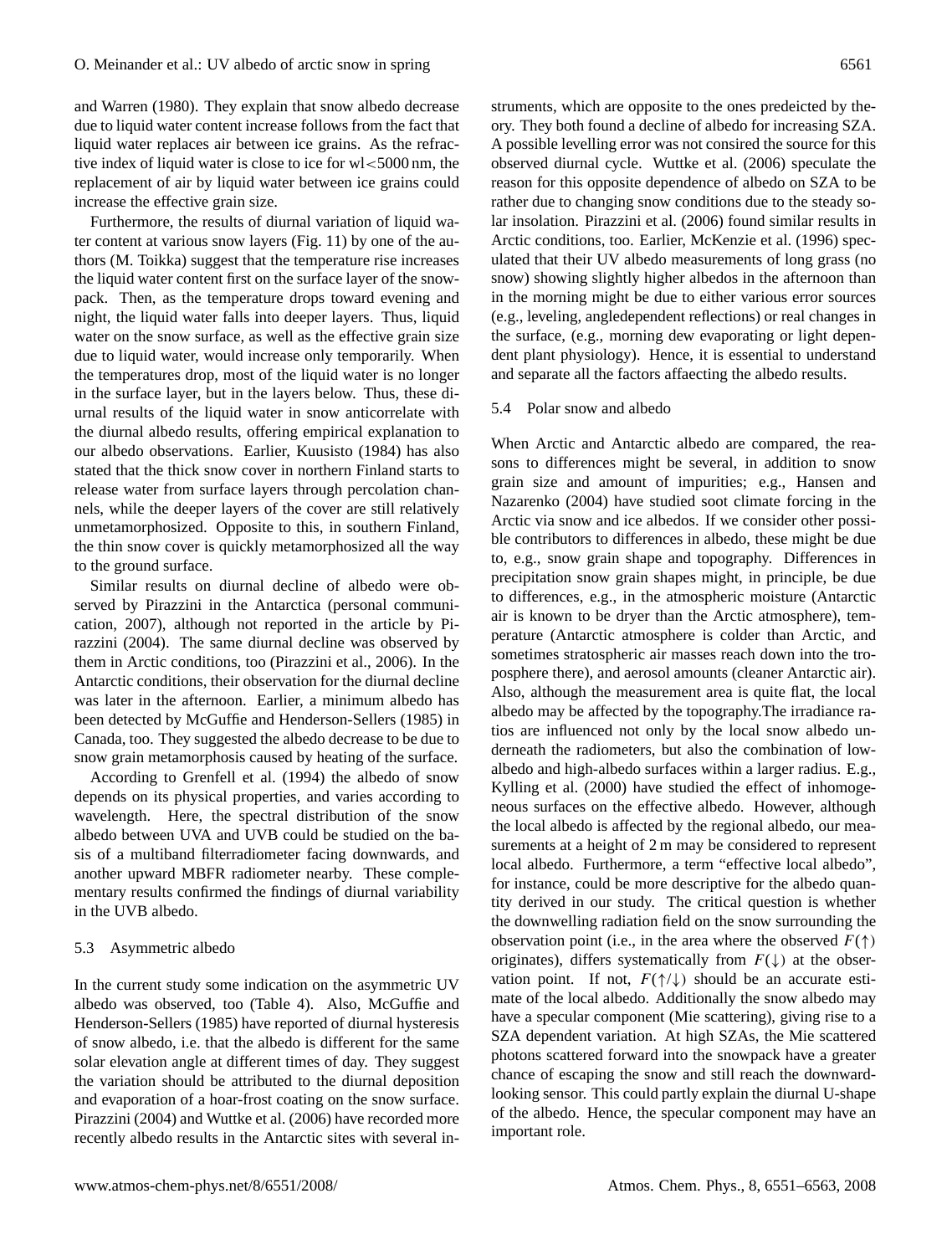During the winter of 2006/2007, permanent snow fell in Sodankylä in the middle of October, but almost all the snow melted at the end of November (Kontu et al., 2007). Snow density during the winter months was determined to be from 0.18 to 0.21  $g/cm<sup>3</sup>$  (Kontu et al., 2007). In addition to the temperature, other environmental factors, like rainfall, wind, humidity, cloudiness, as well as the properties of the snow and the ground under the snow, affect the process of snow melt. On the basis of AWS data on snow depth, 12 April (day 102) was the date after which the snow amount only decreased from one day to the next. Hence, these data are in accordance with the start of diurnal albedo change detected from 15 until 25 April (days 105–115). The prior and subsequent albedo was stable.

# **6 Conclusions**

For snow the grain size has been reported to vary generally by less than 50% on the topmost 10–20 cm of snow (Warren and Wiscombe, 1980). We found that in the Arctic conditions of Sodankyla, belonging to the global snow class of Taiga ¨ snow (Sturm et al., 1995), the grain sizes of the top layer varied from 0.2 to 2.5 mm, containing variation by 125%. Thus the variability in grain size of the Arctic snow in Finland, and the maximum grain sizes were found to be extreme.

In a literature review presented in Warren and Wiscombe (1980) for their albedo model, it was found that some papers reported the albedo to increase with solar zenith angle. We found a slight increase at midday during the accumulation period with small grain size. This could possibly be physically explained by an increase in the specular component at midday compared to morning or afternoon. The midday increase would then be the bigger the smaller the grain size.

In summary, our results suggest:

- **–** a high and stable midday albedo for SZA 56–60◦ during the snow accumulation period; albedo maximum in solar midday during accumulation period in clear sky and under variable cloudiness
- **–** possibly UV albedo asymmetric to solar zenith angles
- **–** a diurnal change of 0.05 in albedo during the melt period, in cases of clear sky and variable cloudiness with SZA 56–60◦
- **–** a little by little decrease in the general abedo level with the melting of snow
- **–** a stable lower albedo at the end of the melt period.

With the help of ancillary data on temperature, grain size and snow depth, these are explained by a high albedo induced by a small grain size during accumulation time, and a diurnal change in albedo by snow grain metamorphosis caused by heating of the surface, melting some of the snow to liquid water, and the metamorphosis ceasing by the end of the melt period. These findings were made possible only by continuous high temporal resolution measurements, and would not have been found by measurement campaigns.

The advantages of snow albedo measurements in Finland are the facts that here i) the snow cover melts every year, and ii) we have five out of the six global snow classes (Sturm et al., 1995), only the alpine snow missing, and iii) the topography in Finland is flat, thus favorable to albedo studies, iv) clean snow can be found in the remote areas of the Finnish Lapland, vi) the snow grain size of the top layer varies greatly from small to extremely big grain sizes of 2.5 mm. In the future, we intend to continue ground-based UV albedo measurements under these conditions in Finland, and comparisons are planned to extend to Arctic-Antarctic, and between UV and broadband albedo. The liquid water content of the top layer of the snow from midday for two hours forward at intervals of approx. half an hour or even less should be measured in the melt period together with continuous high temporal resolution (1-min) albedo measurements and the ancillary data as presented here. Possibly some other parameters may also be included (including spectral albedo), or the temporal resolution of the parameters may be improved to study the diurnal decrease and the possible asymmetry. Wiscombe and Warren (1980) have reported that only a small number of albedo models had been put forward prior to their model, reflecting the lack of high-quality data against which to check such a model, and the fact that some of the data are contradictory. The albedo model introduced in their paper is in use in the commonly-applied radiative transfer (RT) model Libradtran (Mayer and Kylling, 2005), and currently highly referred to. Using our empirical data, a UV albedo parametrization for Arctic snow during accumulation and melt time periods could be elaborated, and the existing albedo models verified.

*Acknowledgements.* The authors are grateful to A. Aarva, H. Suokanerva, S. Suopajärvi, V. Postila, and P. Koivula for their help with operation of the SL501 sensors. The Academy of Finland has given financial support for this work (FARPOCC-project).

Edited by: M. Blumthaler

# **References**

- Arola, A., Kaurola, J., Koskinen, L., Tanskanen, A., Tikkanen, T., Taalas, P., Herman, J.R., Krotkov, N., and Fioletov, V.: A new approach to estimating the albedo for snow-covered surfaces in the satellite UV method, J. Geophys. Res., 108(D17), 4531, doi:10.1029/2003JD003492, 2003.
- Bais, A. F. and Dan Lubin, D.: Chapter 7: Surface Ultraviolet Radiation: Past, Present, and Future, In: WMO: Scientific Assessment of Ozone Depletion: 2006, World Meteorological Organization Global Ozone Research and Monitoring Project-Report No. 50, Final Release: February, 2007.